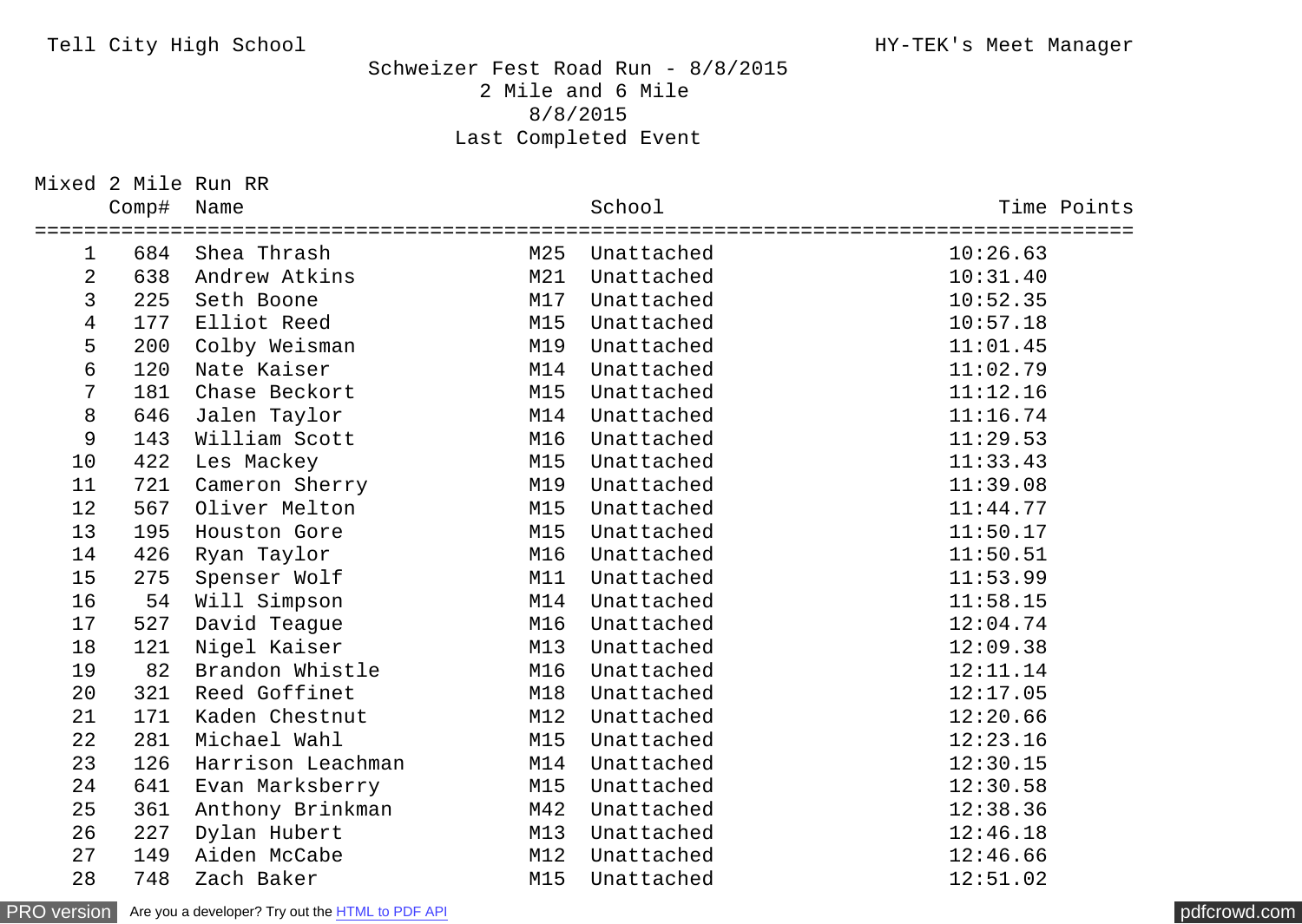| 29                 | 583 | Logan Bowlds                                     | M17 | Unattached | 12:53.27 |              |
|--------------------|-----|--------------------------------------------------|-----|------------|----------|--------------|
| 30                 | 140 | Amanda Gannon                                    | W38 | Unattached | 12:56.15 |              |
| 31                 | 138 | Michael Blanford                                 | M17 | Unattached | 12:57.53 |              |
| 32                 | 749 | Noah Baker                                       | M15 | Unattached | 13:04.38 |              |
| 33                 | 172 | Keaton Lloyd                                     | M11 | Unattached | 13:09.84 |              |
| 34                 | 635 | Jacob Mowery                                     | M17 | Unattached | 13:13.24 |              |
| 35                 | 338 | Dylan Kleemann                                   | M24 | Unattached | 13:15.69 |              |
| 36                 | 360 | Bryce Troesch                                    | M11 | Unattached | 13:20.87 |              |
| 37                 | 430 | Cole Hess                                        | M11 | Unattached | 13:23.13 |              |
| 38                 | 656 | Austin Canary                                    | M31 | Unattached | 13:26.57 |              |
| 39                 | 516 | Josh Perry                                       | M14 | Unattached | 13:28.24 |              |
| 40                 | 663 | Jenna Arnold                                     | W11 | Unattached | 13:29.94 |              |
| 41                 | 122 | Jill Kaiser                                      | W11 | Unattached | 13:33.60 |              |
| 42                 |     | 594 Adam Brinksneader                            | M33 | Unattached | 13:34.60 |              |
| 43                 | 725 | Elliott Brown                                    | M19 | Unattached | 13:36.60 |              |
| 44                 | 698 | Mark Ruesink                                     | M44 | Unattached | 13:43.25 |              |
| 45                 | 235 | Bryce Peter                                      | M14 | Unattached | 13:46.24 |              |
| 46                 | 718 | Adam Brockman                                    | M33 | Unattached | 13:46.57 |              |
| 47                 | 90  | Cody Weaver                                      | M21 | Unattached | 13:53.55 |              |
| 48                 | 530 | John Sargent                                     | M15 | Unattached | 13:54.77 |              |
| 49                 | 392 | Jacob Hester                                     | M15 | Unattached | 13:55.48 |              |
| 50                 | 43  | Spencer Fest                                     | M15 | Unattached | 13:56.02 |              |
| 51                 | 611 | Ijaa Chambers                                    | M12 | Unattached | 13:56.29 |              |
| 52                 | 372 | Colby Thomas                                     | M14 | Unattached | 13:57.11 |              |
| 53                 | 720 | Johnnie Marks                                    | M53 | Unattached | 14:01.22 |              |
| 54                 | 603 | andrea nordhoff                                  | W34 | Unattached | 14:02.65 |              |
| 55                 | 273 | Reece Wolf                                       | M8  | Unattached | 14:04.22 |              |
| 56                 | 561 | Jonathan Theis                                   | M13 | Unattached | 14:16.96 |              |
| 57                 | 677 | Philip Taylor                                    | M64 | Unattached | 14:21.48 |              |
| 58                 | 290 | Elaine Main                                      | W49 | Unattached | 14:22.33 |              |
| 59                 | 350 | Michael Zellers                                  | M57 | Unattached | 14:23.58 |              |
| 60                 | 681 | Noah Stiles                                      | M14 | Unattached | 14:25.13 |              |
| 61                 | 359 | Jim Troesch                                      | M49 | Unattached | 14:27.45 |              |
| 62                 | 93  | Spenser Minto                                    | M20 | Unattached | 14:29.77 |              |
| 63                 | 486 | Geisla Hagedorn                                  | W14 | Unattached | 14:31.44 |              |
| 64                 | 371 | Larry Brown                                      | M27 | Unattached | 14:32.20 |              |
| 65                 | 173 | Lewis Kaufman                                    | M11 | Unattached | 14:32.76 |              |
| 66                 | 566 | Jacob Jones                                      | M14 | Unattached | 14:34.16 |              |
| <b>PRO</b> version |     | Are you a developer? Try out the HTML to PDF API |     |            |          | pdfcrowd.com |

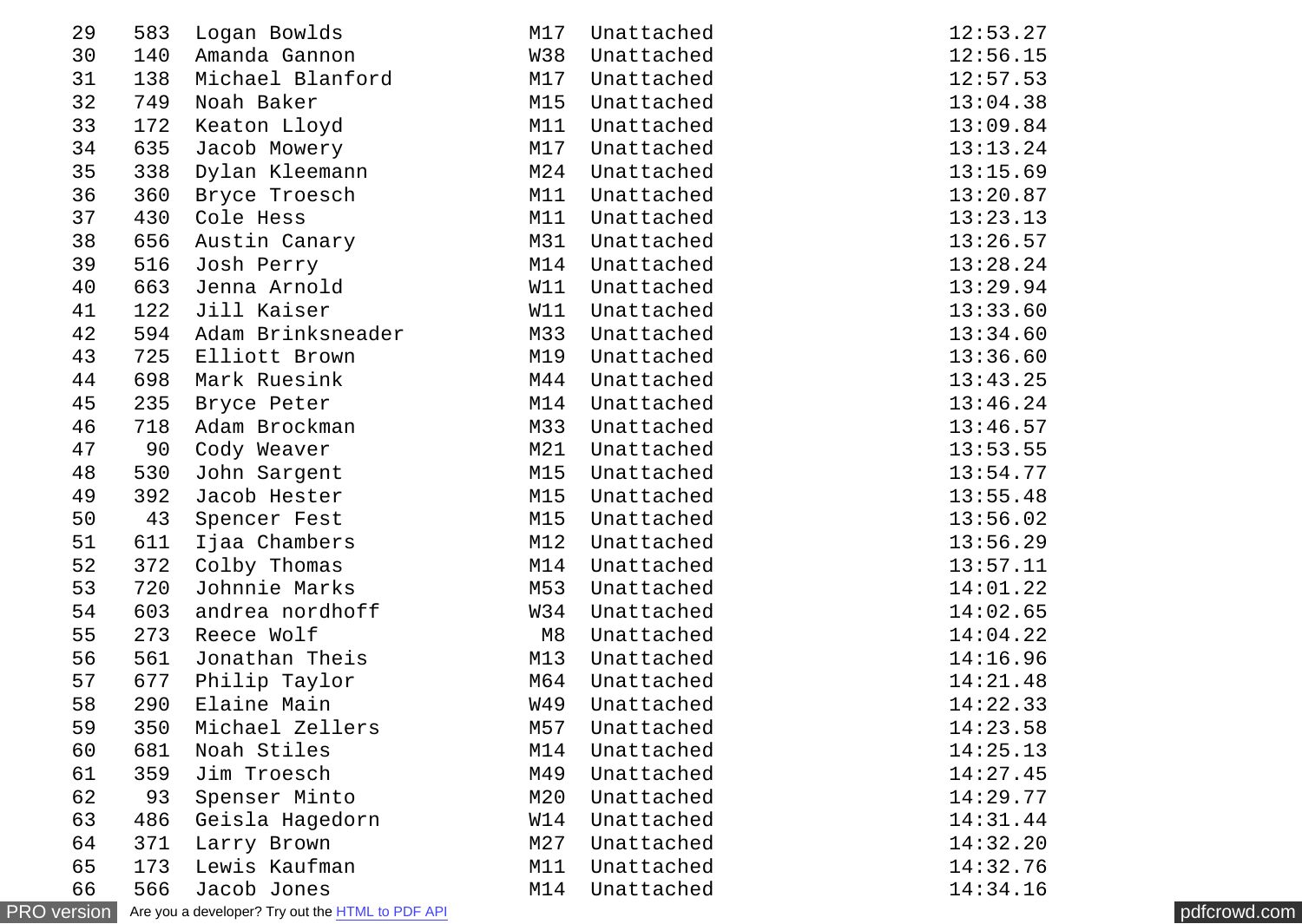| 67  | 515            | Shane Braunecker   | M12            | Unattached | 14:35.39 |
|-----|----------------|--------------------|----------------|------------|----------|
| 68  | 148            | Andrew McCabe      | M10            | Unattached | 14:36.26 |
| 69  | 174            | Alec Kaufman       | M11            | Unattached | 14:37.53 |
| 70  | 45             | Chris Cail         | M31            | Unattached | 14:39.34 |
| 71  | 284            | Ethan Bolin        | M15            | Unattached | 14:40.29 |
| 72  | 645            | Calvi Hasenour     | M11            | Unattached | 14:40.58 |
| 73  | 381            | Brayden Lain       | M10            | Unattached | 14:40.98 |
| 74  | 379            | Caleb Lain         | M33            | Unattached | 14:41.40 |
| 75  | 401            | Karl Hinson        | M40            | Unattached | 14:41.74 |
| 76  | 123            | Oren Kaiser        | M9             | Unattached | 14:42.33 |
| 77  | 514            | Corey Braunecker   | M12            | Unattached | 14:46.18 |
| 78  | 72             | Charles Foe        | M45            | Unattached | 14:49.34 |
| 79  | 552            | Phillip Kehl       | M17            | Unattached | 14:53.00 |
| 80  | 241            | Jalyn Wheatley     | W12            | Unattached | 14:54.76 |
| 81  | 509            | Elana Hagedorn     | W12            | Unattached | 14:54.99 |
| 82  | $\overline{7}$ | Emma Taul          | W32            | Unattached | 14:56.33 |
| 83  | 744            | Aaron Evans        | M33            | Unattached | 14:56.96 |
| 84  | 47             | Taylor Lagrange    | M22            | Unattached | 14:59.07 |
| 85  | 80             | Kali Lehmkuhler    | W11            | Unattached | 15:00.11 |
| 86  | 240            | Travis Jones       | M24            | Unattached | 15:01.27 |
| 87  | 115            | Ben Hauser         | M20            | Unattached | 15:04.63 |
| 88  | 734            | Earl Borders       | M45            | Unattached | 15:07.91 |
| 89  | 722            | Eric Kleeman       | M37            | Unattached | 15:08.37 |
| 90  | 259            | Walter Hagedorn    | M9             | Unattached | 15:10.83 |
| 91  | 687            | Ryan Walling       | M48            | Unattached | 15:17.12 |
| 92  | 315            | William Strassel   | M13            | Unattached | 15:17.49 |
| 93  | 737            | Brennan Malone     | M20            | Unattached | 15:20.52 |
| 94  | 573            | JP Miller          | M15            | Unattached | 15:21.81 |
| 95  | 76             | Anthony Koch       | M12            | Unattached | 15:24.48 |
| 96  | 560            | Jillian Theis      | W16            | Unattached | 15:30.61 |
| 97  | 699            | Barry Bowlds       | M52            | Unattached | 15:31.29 |
| 98  | 595            | Gavin Lock         | M <sub>8</sub> | Unattached | 15:31.94 |
| 99  | 469            | Tanner Engelbrecht | M11            | Unattached | 15:33.03 |
| 100 | 525            | Darrin James       | M30            | Unattached | 15:36.10 |
| 101 | 706            | Aaron Black        | M38            | Unattached | 15:36.70 |
| 102 | 476            | Zion Pinkston      | M11            | Unattached | 15:37.45 |
| 103 | 736            | Jacob Moore        | M13            | Unattached | 15:38.39 |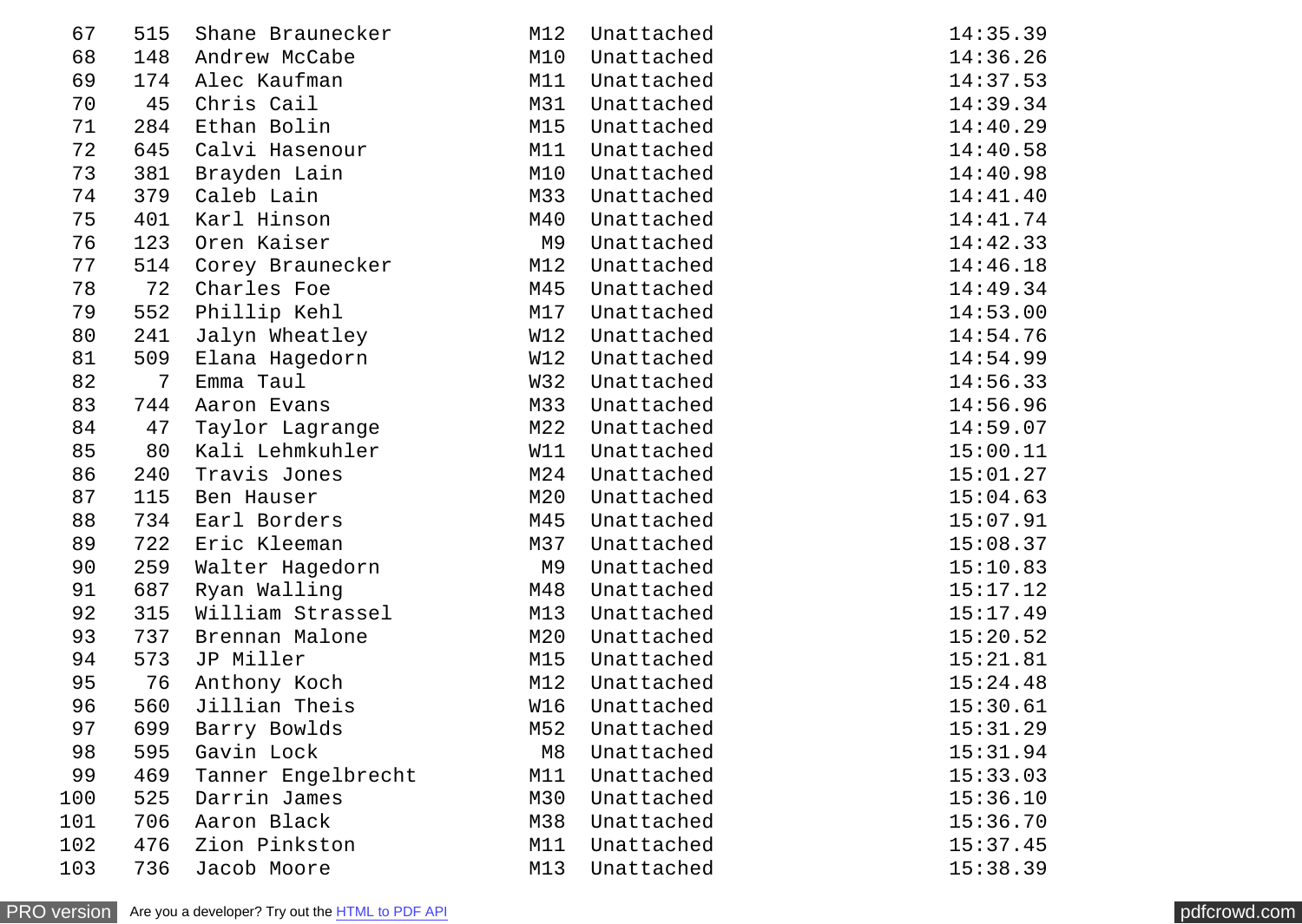| 104                |     | 474 Peyton Przymus                               | M11       | Unattached | 15:39.73 |              |
|--------------------|-----|--------------------------------------------------|-----------|------------|----------|--------------|
| 105                | 287 | Dalton Barnett                                   | M14       | Unattached | 15:40.03 |              |
| 106                | 680 | Joshua Gregg                                     | M12       | Unattached | 15:40.07 |              |
| 107                | 547 | Claire Mowery                                    | W11       | Unattached | 15:41.02 |              |
| 108                | 475 |                                                  | M13       | Unattached | 15:45.02 |              |
| 109                | 296 | Spencer Brittingham<br>Keith Pierrard            | M53       | Unattached | 15:52.50 |              |
| 110                | 408 | Jason Combs                                      | M36       | Unattached | 15:53.25 |              |
| 111                | 128 | Cole Johnson                                     | M12       | Unattached | 15:54.39 |              |
| 112                | 402 | Carter Hinson                                    | M10       | Unattached | 15:55.16 |              |
| 113                | 58  | Donald Sutcliffe                                 | M63       | Unattached | 15:56.42 |              |
| 114                | 146 | James Dickman                                    | M34       | Unattached | 15:59.42 |              |
| 115                | 581 | Damon McClellan                                  | M15       | Unattached | 16:01.22 |              |
| 116                | 403 | Rachel Hinson                                    | W37       | Unattached | 16:02.72 |              |
| 117                | 741 | chance mullins                                   | M29       | Unattached | 16:03.58 |              |
| 118                | 690 | Pierce Lashley                                   | M10       | Unattached | 16:04.92 |              |
| 119                | 553 | Ashley Robinson                                  | W33       | Unattached | 16:07.45 |              |
| 120                | 550 | Noah Hoesli                                      | M11       | Unattached | 16:09.52 |              |
| 121                | 280 | Philip Gregg                                     | <b>M9</b> | Unattached | 16:11.69 |              |
| 122                | 471 | Logan Jones                                      | M13       | Unattached | 16:11.96 |              |
| 123                | 292 | Erin Elder                                       | W31       | Unattached | 16:13.72 |              |
| 124                | 715 | Ryan Harding                                     | M14       | Unattached | 16:14.03 |              |
| 125                | 26  | Milan Minto                                      | M14       | Unattached | 16:18.12 |              |
| 126                | 265 | Brody Ficker                                     | M11       | Unattached | 16:19.33 |              |
| 127                | 428 | Ben Marsh                                        | M28       | Unattached | 16:19.77 |              |
| 128                | 508 | Rhiannon Campbell                                | W12       | Unattached | 16:21.72 |              |
| 129                | 697 | Jordan Alvey                                     | M23       | Unattached | 16:22.77 |              |
| 130                | 289 | Adam Daum                                        | M37       | Unattached | 16:26.90 |              |
| 131                | 274 | Parker Wolf                                      | M7        | Unattached | 16:34.01 |              |
| 132                | 713 | Keith Booty                                      | M56       | Unattached | 16:34.54 |              |
| 133                | 17  | Brian Noble                                      | M51       | Unattached | 16:35.20 |              |
| 134                | 366 | Mark Fenn                                        | M58       | Unattached | 16:36.06 |              |
| 135                | 236 | Darrell Peter                                    | M42       | Unattached | 16:36.60 |              |
| 136                | 448 | Ava Hilgenhold                                   | W13       | Unattached | 16:37.27 |              |
| 137                | 563 | Jarrett Theis                                    | M11       | Unattached | 16:37.83 |              |
| 138                | 382 | Lexi Lain                                        | W7        | Unattached | 16:38.35 |              |
| 139                | 714 | karly booty                                      | W11       | Unattached | 16:42.20 |              |
| 140                | 640 | Cole Murphy                                      | M14       | Unattached | 16:42.61 |              |
| 141                | 380 | Theresa Lain                                     | W31       | Unattached | 16:43.41 |              |
| <b>PRO</b> version |     | Are you a developer? Try out the HTML to PDF API |           |            |          | pdfcrowd.com |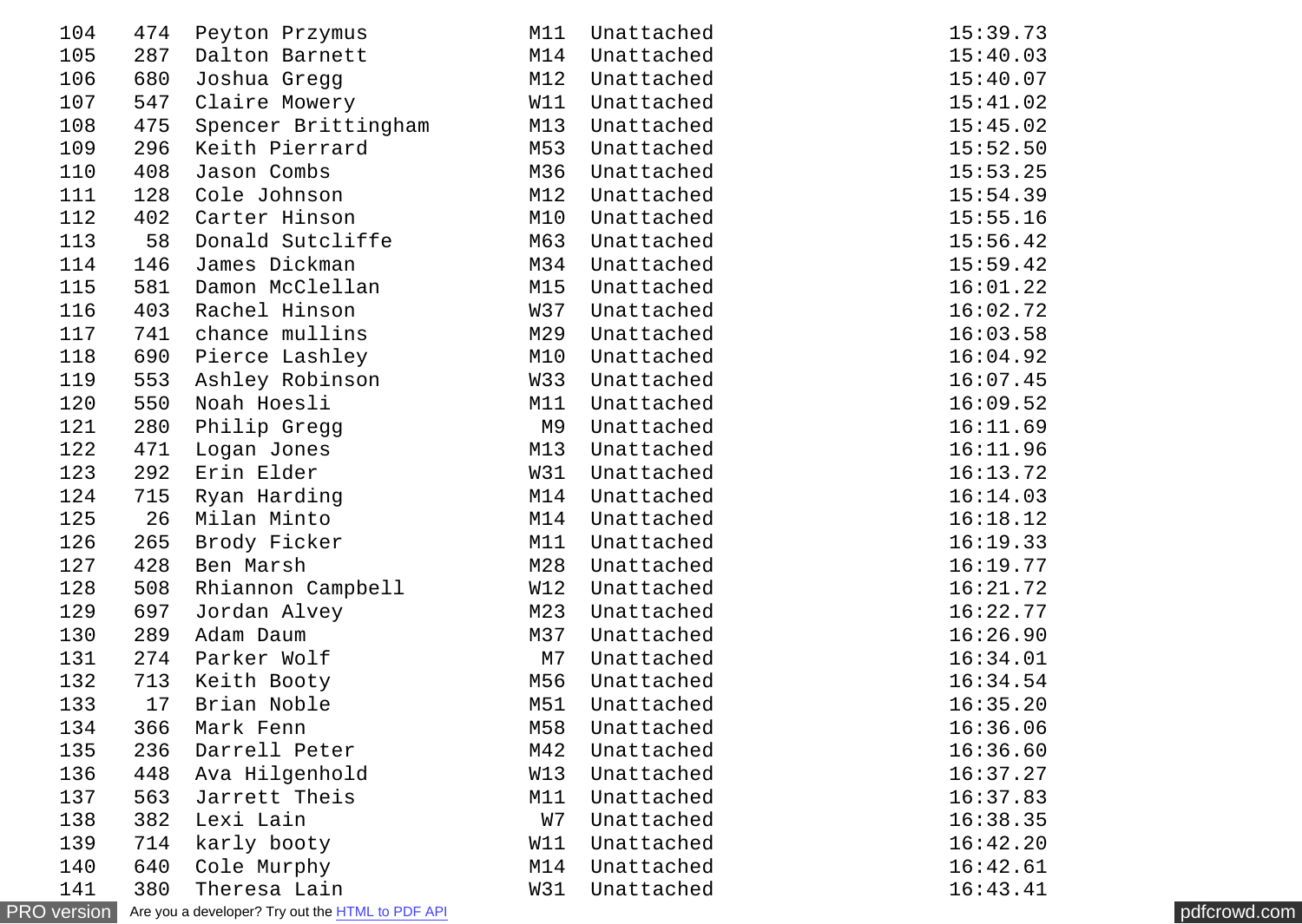| 142 | 464 | Wendy Freeman-Chann | W34             | Unattached | 16:44.07 |
|-----|-----|---------------------|-----------------|------------|----------|
| 143 | 487 | Benicio Hagedorn    | M13             | Unattached | 16:47.68 |
| 144 | 463 | Michael Chann       | M41             | Unattached | 16:48.41 |
| 145 | 319 | Blaire Neighbors    | W <sub>23</sub> | Unattached | 16:48.79 |
| 146 | 109 | Kage Kiplinger      | M15             | Unattached | 16:49.15 |
| 147 | 301 | Tyler Weiss         | M30             | Unattached | 16:51.79 |
| 148 | 517 | Molly McCallister   | W11             | Unattached | 16:53.53 |
| 149 | 531 | Madison Strahl      | W11             | Unattached | 16:56.18 |
| 150 | 416 | Jon Conner          | M11             | Unattached | 16:57.05 |
| 151 | 25  | Tracy Minto         | M52             | Unattached | 16:57.95 |
| 152 | 390 | Kyle Joiner         | M12             | Unattached | 16:58.69 |
| 153 | 164 | Anita Bruggeman     | W35             | Unattached | 16:59.82 |
| 154 | 513 | Jay Johnson         | M42             | Unattached | 17:00.63 |
| 155 | 511 | Jaxson Naviaux      | M11             | Unattached | 17:01.35 |
| 156 | 305 | Kate Martin         | W34             | Unattached | 17:02.19 |
| 157 | 519 | Taylor James        | M13             | Unattached | 17:03.20 |
| 158 | 577 | Halle Jordan        | W10             | Unattached | 17:03.90 |
| 159 | 332 | Colette Cunningham  | W35             | Unattached | 17:06.77 |
| 160 | 209 | Justin Wilkerson    | M40             | Unattached | 17:07.93 |
| 161 | 279 | Jerry Gregg         | M13             | Unattached | 17:08.70 |
| 162 | 441 | Matt Richey         | M32             | Unattached | 17:09.46 |
| 163 | 584 | Vanessa Embry       | W36             | Unattached | 17:12.57 |
| 164 | 314 | Erin Strassel       | W19             | Unattached | 17:14.98 |
| 165 | 8   | Tonya Ubelhor       | W43             | Unattached | 17:21.77 |
| 166 | 500 | Jane Goffinet       | <b>W52</b>      | Unattached | 17:29.21 |
| 167 | 501 | David Goffinet      | M49             | Unattached | 17:31.11 |
| 168 | 446 | Brittany Daugherty  | W <sub>25</sub> | Unattached | 17:34.44 |
| 169 | 445 | Alex Daugherty      | M25             | Unattached | 17:40.58 |
| 170 | 212 | Veronica Schwartz   | W15             | Unattached | 17:40.97 |
| 171 | 215 | Sophia Shelby       | W14             | Unattached | 17:42.51 |
| 172 | 510 | Kaylee Dixon        | W12             | Unattached | 17:42.88 |
| 173 | 472 | Caleb Engler        | M11             | Unattached | 17:43.48 |
| 174 | 636 | Alexis Nix          | W14             | Unattached | 17:43.88 |
| 175 | 599 | Brandon Zellers     | M24             | Unattached | 17:47.75 |
| 176 | 92  | Landen Minto        | M13             | Unattached | 17:52.38 |
| 177 | 462 | Rachel Sabelhaus    | W30             | Unattached | 17:53.67 |
| 178 | 24  | Morgan Minto        | W21             | Unattached | 17:55.14 |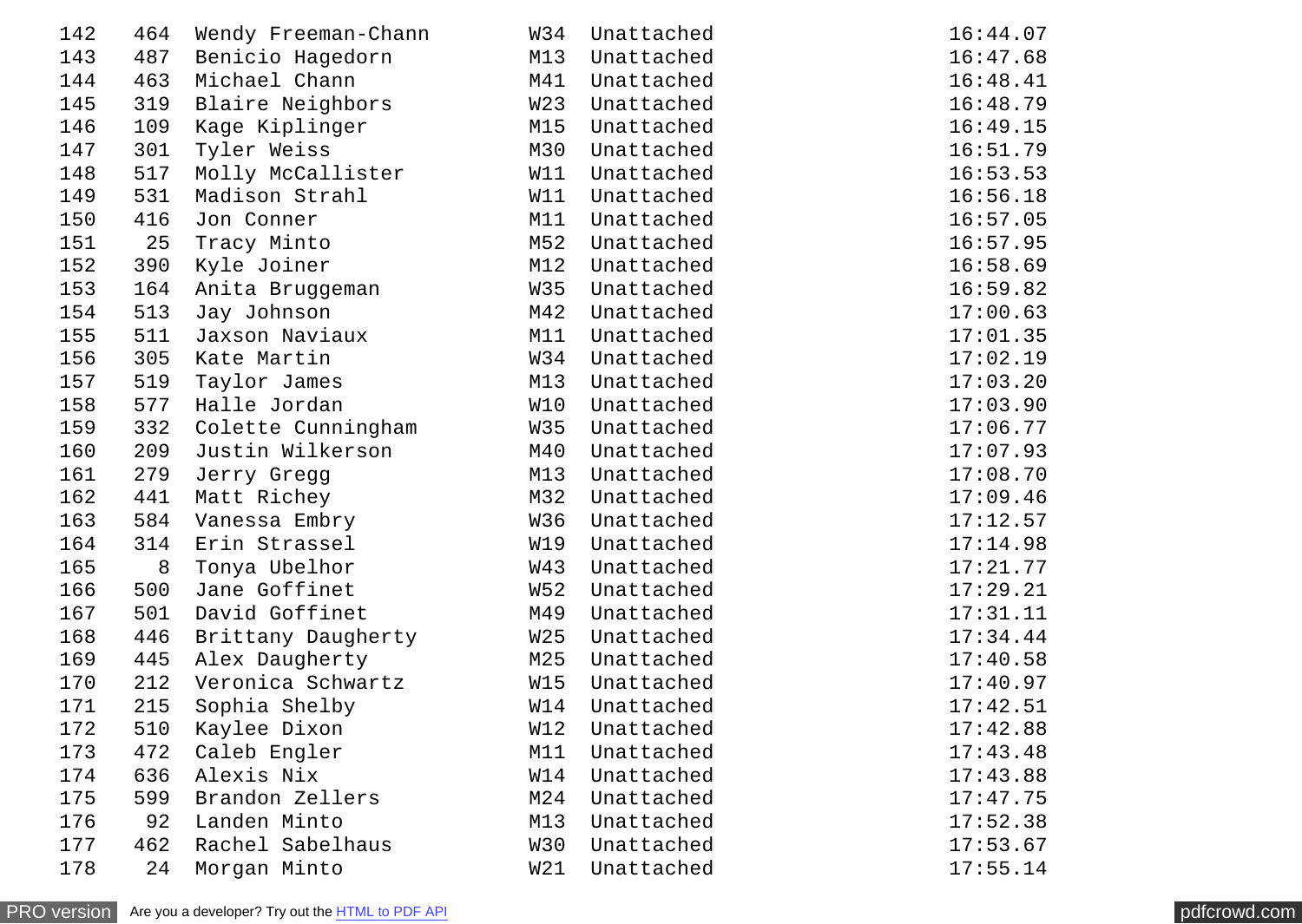| 179                | 571 | Rebekah Gordon                                   | W12 | Unattached | 17:59.01 |              |
|--------------------|-----|--------------------------------------------------|-----|------------|----------|--------------|
| 180                | 701 | Jake Stephens                                    | M11 | Unattached | 18:01.20 |              |
| 181                | 485 | Chloe VanHoosier                                 | W10 | Unattached | 18:08.72 |              |
| 182                | 233 | Mark Sterling                                    | M52 | Unattached | 18:13.40 |              |
| 183                | 647 | Sebastian Sturgeon                               | M18 | Unattached | 18:18.43 |              |
| 184                | 32  | Julie Franchville                                | W47 | Unattached | 18:21.34 |              |
| 185                | 655 | Debra Canary                                     | W53 | Unattached | 18:27.62 |              |
| 186                | 541 | Landon Terry                                     | M9  | Unattached | 18:32.52 |              |
| 187                | 555 | Bri Simpson                                      | W22 | Unattached | 18:39.17 |              |
| 188                | 678 | James Gregg                                      | M11 | Unattached | 18:42.08 |              |
| 189                | 498 | Max Wahl                                         | M8  | Unattached | 18:42.99 |              |
| 190                | 443 | Jennifer Williams                                | W26 | Unattached | 18:46.44 |              |
| 191                | 653 | Jillian Ramsey                                   | W11 | Unattached | 18:46.79 |              |
| 192                | 184 | Jesse Bruggeman                                  | M38 | Unattached | 18:47.12 |              |
| 193                | 75  | Peter Brakora                                    | M55 | Unattached | 18:48.47 |              |
| 194                | 726 | Elijah Wethington                                | M11 | Unattached | 18:51.95 |              |
| 195                | 137 | Nolan DeJarnette                                 | M11 | Unattached | 18:58.82 |              |
| 196                | 562 | Jacob Theis                                      | M8  | Unattached | 19:00.02 |              |
| 197                | 23  | Jason Theis                                      | M37 | Unattached | 19:00.30 |              |
| 198                | 35  | Carol Schwoeppe                                  | W48 | Unattached | 19:09.09 |              |
| 199                | 439 | Oliver Wilson                                    | M15 | Unattached | 19:09.50 |              |
| 200                | 231 | Jeff Casebolt                                    | M36 | Unattached | 19:10.87 |              |
| 201                | 199 | Freya Rudder                                     | W27 | Unattached | 19:11.46 |              |
| 202                | 10  | Matt Bruner                                      | M47 | Unattached | 19:17.62 |              |
| 203                | 202 | Kenny Boling                                     | M47 | Unattached | 19:20.25 |              |
| 204                | 450 | Diana Schaefer                                   | W51 | Unattached | 19:24.99 |              |
| 205                | 682 | Angela Oakley                                    | W45 | Unattached | 19:27.38 |              |
| 206                | 234 | Kathy Sterling                                   | W51 | Unattached | 19:27.88 |              |
| 207                | 417 | Natalie Conner                                   | W13 | Unattached | 19:35.98 |              |
| 208                | 671 | Ian Klueh                                        | M10 | Unattached | 19:36.47 |              |
| 209                | 278 | Michael Gregg                                    | M15 | Unattached | 19:43.86 |              |
| 210                | 724 | Bryan Esparza                                    | M17 | Unattached | 19:44.19 |              |
| 211                | 277 | Allen Gregg                                      | M17 | Unattached | 19:44.52 |              |
| 212                | 257 | Brooke Hagedorn                                  | W11 | Unattached | 19:47.92 |              |
| 213                | 522 | Emilie Young                                     | W42 | Unattached | 19:49.18 |              |
| 214                | 649 | Jillian Kruse                                    | W13 | Unattached | 19:55.34 |              |
| 215                | 648 | Robert Kruse                                     | M48 | Unattached | 19:56.34 |              |
| 216                | 449 | Dave Johnneman                                   | M59 | Unattached | 19:56.58 |              |
| <b>PRO</b> version |     | Are you a developer? Try out the HTML to PDF API |     |            |          | pdfcrowd.com |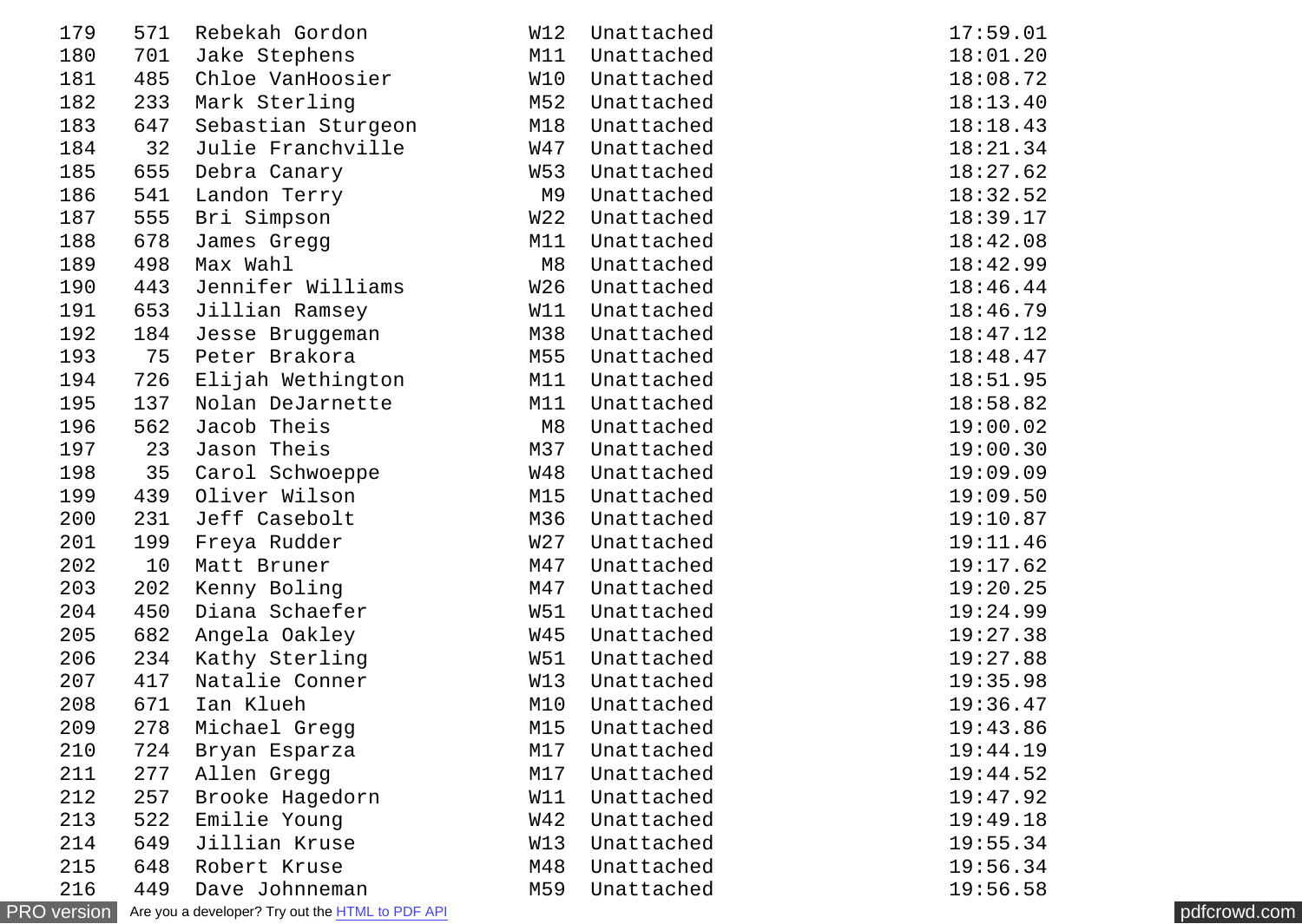| 217 | 654 | Michael Key         | M61             | Unattached | 19:57.08 |
|-----|-----|---------------------|-----------------|------------|----------|
| 218 | 658 | Molly Haaff         | W16             | Unattached | 20:07.36 |
| 219 | 438 | Angela Henning      | W53             | Unattached | 20:09.04 |
| 220 | 254 | Gabrielle Ettensohn | W9              | Unattached | 20:18.86 |
| 221 | 256 | Sophia Ettensohn    | W41             | Unattached | 20:22.34 |
| 222 | 151 | Dan McCabe          | M45             | Unattached | 20:23.57 |
| 223 | 152 | Alexa McCabe        | W9              | Unattached | 20:23.85 |
| 224 | 150 | Barbara McCabe      | <b>W48</b>      | Unattached | 20:24.49 |
| 225 | 470 | Jamison Mroz        | M12             | Unattached | 20:24.85 |
| 226 | 74  | Hallie Foe          | W14             | Unattached | 20:25.73 |
| 227 | 615 | Chole Roberts       | W11             | Unattached | 20:29.85 |
| 228 | 543 | Noah Terry          | M9              | Unattached | 20:32.11 |
| 229 | 542 | Brittany Terry      | W <sub>29</sub> | Unattached | 20:35.48 |
| 230 | 116 | Julie Hauser        | W54             | Unattached | 20:42.40 |
| 231 | 258 | Sheena Hagedorn     | W41             | Unattached | 20:43.07 |
| 232 | 229 | Kourtney Casebolt   | W31             | Unattached | 20:43.46 |
| 233 | 497 | Mark Wahl           | M34             | Unattached | 20:46.67 |
| 234 | 622 | Ellen Nash          | W32             | Unattached | 20:48.09 |
| 235 | 624 | Danielle Lancaster  | W31             | Unattached | 20:56.71 |
| 236 | 418 | Crystal Bales       | W41             | Unattached | 20:58.29 |
| 237 | 589 | Grant Davis         | M7              | Unattached | 20:59.04 |
| 238 | 356 | Isaiah Ernst        | M21             | Unattached | 21:04.18 |
| 239 | 536 | Dawn Tullis         | W42             | Unattached | 21:06.66 |
| 240 | 70  | Brett LeClere       | M26             | Unattached | 21:13.89 |
| 241 | 63  | Ryan Fortwendel     | M35             | Unattached | 21:19.16 |
| 242 | 632 | Amos Buschkoetter   | M12             | Unattached | 21:21.21 |
| 243 | 495 | Matthew Royer       | M26             | Unattached | 21:27.00 |
| 244 | 298 | Don Corley          | M58             | Unattached | 21:28.12 |
| 245 | 50  | Danielle Wells      | W41             | Unattached | 21:31.99 |
| 246 | 67  | Steven LeClere      | M31             | Unattached | 21:35.47 |
| 247 | 415 | Matt Conner         | M15             | Unattached | 21:36.43 |
| 248 | 676 | Hannah Moman        | W <sub>24</sub> | Unattached | 21:37.98 |
| 249 | 686 | Sean Fitzgerald     | M24             | Unattached | 21:40.88 |
| 250 | 458 | Jackie Lanthier     | W21             | Unattached | 21:53.84 |
| 251 | 271 | Travis Campbell     | M23             | Unattached | 21:54.12 |
| 252 | 94  | Bob Sprinkle        | M58             | Unattached | 21:55.04 |
| 253 | 691 | Pete Lashley        | M44             | Unattached | 21:57.31 |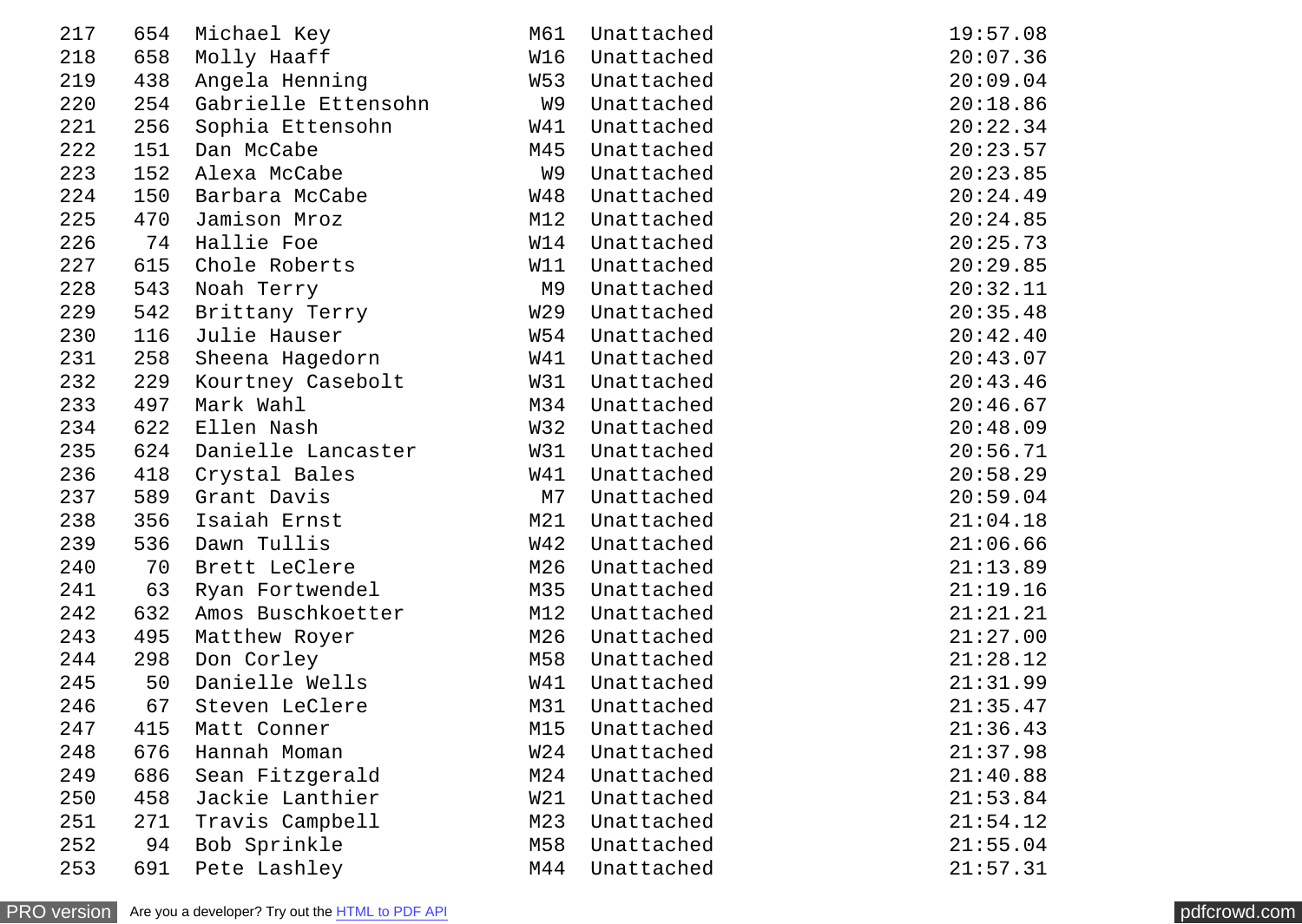| 254                | 631 | Jeremy M Miller                                         | M39             | Unattached | 22:01.15 |              |
|--------------------|-----|---------------------------------------------------------|-----------------|------------|----------|--------------|
| 255                | 183 | Ken Simpson                                             | M66             | Unattached | 22:06.59 |              |
| 256                | 512 | Joel Gonzalez                                           | M50             | Unattached | 22:07.61 |              |
| 257                | 268 | Taylor Oxley                                            | W11             | Unattached | 22:08.46 |              |
| 258                | 267 | Kim Oxley                                               | W39             | Unattached | 22:09.41 |              |
| 259                | 101 | Rebecca Pierce                                          | W67             | Unattached | 22:14.72 |              |
| 260                | 30  | Lynda Turner                                            | W66             | Unattached | 22:14.92 |              |
| 261                | 351 | Nicholas Poehlein                                       | M32             | Unattached | 22:18.01 |              |
| 262                | 590 | Morgan Davis                                            | W10             | Unattached | 22:19.38 |              |
| 263                | 165 | Lee Steigel                                             | M74             | Unattached | 22:20.40 |              |
| 264                | 56  | Bob Reed                                                | M65             | Unattached | 22:21.90 |              |
| 265                | 98  | Bridget Lindauer                                        | W28             | Unattached | 22:26.88 |              |
| 266                | 535 | Theresa Schwartz                                        | W52             | Unattached | 22:28.99 |              |
| 267                | 133 | Linda Schwoeppe                                         | W49             | Unattached | 22:35.60 |              |
| 268                | 206 | Grace Purvis                                            | W10             | Unattached | 22:36.26 |              |
| 269                | 282 | Amy Gore                                                | W34             | Unattached | 22:36.58 |              |
| 270                | 217 | Elmer Shelby                                            | M52             | Unattached | 22:36.94 |              |
| 271                | 66  | Eli Haddow                                              | M22             | Unattached | 22:39.42 |              |
| 272                | 119 | Alexandra Bashor                                        | W24             | Unattached | 22:40.43 |              |
| 273                | 661 | Martha Bashor                                           | W52             | Unattached | 22:42.75 |              |
| 274                | 5   | Ashley Taul                                             | W16             | Unattached | 22:46.62 |              |
| 275                | 355 | Joe Ernst                                               | M50             | Unattached | 22:48.41 |              |
| 276                | 192 | Michael Carlson                                         | M55             | Unattached | 22:48.76 |              |
| 277                | 46  | Kent Lagrange                                           | M57             | Unattached | 22:49.51 |              |
| 278                | 99  | Shannon Sprinkle                                        | W37             | Unattached | 22:49.91 |              |
| 279                | 630 | Allison Foury                                           | W31             | Unattached | 22:57.57 |              |
| 280                | 659 | Rayden Kasmer                                           | M8              | Unattached | 22:58.76 |              |
| 281                | 537 | Matt Aders                                              | M12             | Unattached | 23:06.27 |              |
| 282                | 272 | Beth Faust                                              | W41             | Unattached | 23:10.10 |              |
| 283                | 410 | Kayla Combs                                             | W11             | Unattached | 23:15.76 |              |
| 284                | 700 | Mechille Ostrihon                                       | W42             | Unattached | 23:17.86 |              |
| 285                | 230 | Valerie Casebolt                                        | W16             | Unattached | 23:19.14 |              |
| 286                | 660 | Rebecca Kasmer                                          | W45             | Unattached | 23:22.43 |              |
| 287                | 228 | Kaiden Casebolt                                         | M9              | Unattached | 23:25.07 |              |
| 288                | 692 | Karen Russell                                           | W53             | Unattached | 23:31.87 |              |
| 289                | 269 | Chris Wagner                                            | M55             | Unattached | 23:36.09 |              |
| 290                | 484 | Gary Stath                                              | M64             | Unattached | 23:36.60 |              |
| 291                | 270 | Jessica Wagner                                          | W <sub>25</sub> | Unattached | 23:48.48 |              |
| <b>PRO</b> version |     | Are you a developer? Try out the <b>HTML</b> to PDF API |                 |            |          | pdfcrowd.com |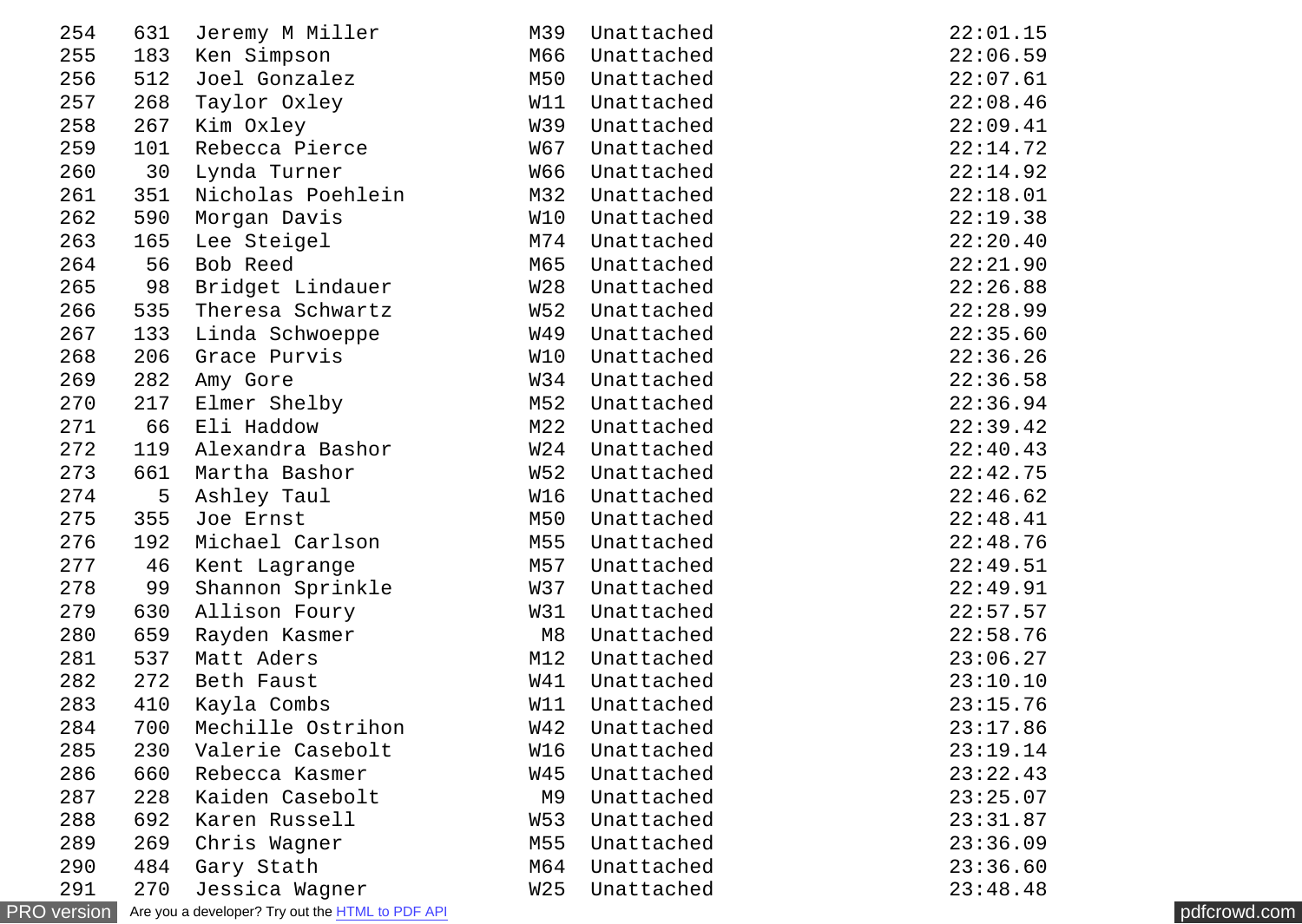| 292 | 477 | Xander Lutz      | M12             | Unattached | 23:49.20 |
|-----|-----|------------------|-----------------|------------|----------|
| 293 | 358 | Becky Ernst      | W51             | Unattached | 23:56.33 |
| 294 | 549 | Jamie Hoesli     | W39             | Unattached | 24:03.75 |
| 295 | 460 | Heidi Zellers    | W31             | Unattached | 24:04.30 |
| 296 | 459 | Phil Zellers     | M31             | Unattached | 24:08.35 |
| 297 | 461 | Luke Zellers     | M7              | Unattached | 24:14.82 |
| 298 | 667 | Tessa Hurst      | <b>W36</b>      | Unattached | 24:15.07 |
| 299 | 364 | Wanda Miller     | W47             | Unattached | 24:15.80 |
| 300 | 652 | Krista Longtin   | <b>W38</b>      | Unattached | 24:18.22 |
| 301 | 110 | Kelly Kiplinger  | W44             | Unattached | 24:20.96 |
| 302 | 86  | Hannah Gray      | W12             | Unattached | 24:21.67 |
| 303 | 625 | Terry Lancaster  | W54             | Unattached | 24:22.40 |
| 304 | 454 | Tate Kleeman     | M <sub>9</sub>  | Unattached | 24:25.09 |
| 305 | 455 | Cain Hohne       | M14             | Unattached | 24:26.51 |
| 306 | 503 | Reese Ford       | W8              | Unattached | 24:28.98 |
| 307 | 433 | Jaime Hammond    | W40             | Unattached | 24:29.97 |
| 308 | 434 | Jack Hammond     | M <sub>8</sub>  | Unattached | 24:35.46 |
| 309 | 232 | Kyla Casebolt    | W11             | Unattached | 24:42.21 |
| 310 | 370 | Laura Phillips   | W31             | Unattached | 24:43.32 |
| 311 | 369 | Katie Heeke      | W57             | Unattached | 24:44.84 |
| 312 | 644 | Emma Hollinden   | W9              | Unattached | 24:53.74 |
| 313 | 565 | Jason Hollinden  | M40             | Unattached | 24:53.95 |
| 314 | 255 | Emma Ettensohn   | W11             | Unattached | 24:55.02 |
| 315 | 453 | Jennifer Hohne   | W43             | Unattached | 24:55.39 |
| 316 | 534 | Meghan Butler    | W35             | Unattached | 24:57.58 |
| 317 | 59  | Lisa Noble       | W33             | Unattached | 24:59.78 |
| 318 | 62  | Erin Emerson     | W <sub>29</sub> | Unattached | 25:01.37 |
| 319 | 187 | Gina Flemming    | W37             | Unattached | 25:02.65 |
| 320 | 194 | Jennifer Payne   | W32             | Unattached | 25:08.26 |
| 321 | 414 | Elizabeth Conner | W41             | Unattached | 25:10.08 |
| 322 | 679 | Daniel Gregg     | M10             | Unattached | 25:10.61 |
| 323 | 601 | Amanda Roll      | W35             | Unattached | 25:11.77 |
| 324 | 264 | Jennifer Ficker  | W35             | Unattached | 25:14.30 |
| 325 | 191 | Debbie Carlson   | <b>W48</b>      | Unattached | 25:21.25 |
| 326 | 568 | Miriam Gordon    | W8              | Unattached | 25:23.77 |
| 327 | 629 | Cole Yeager      | M <sub>9</sub>  | Unattached | 25:26.35 |
| 328 | 216 | Angela Shelby    | W51             | Unattached | 25:27.61 |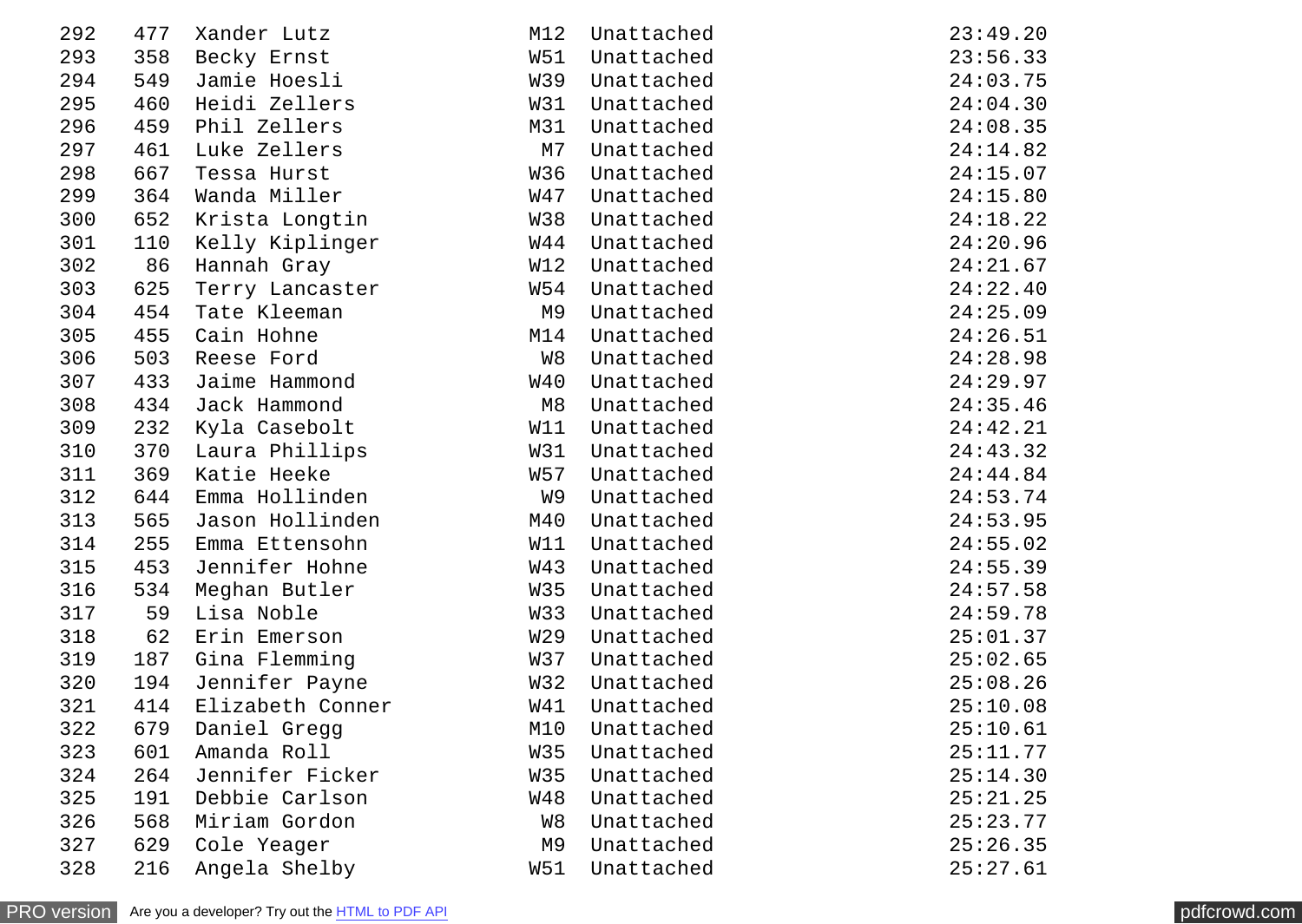| 329                |     | 478 Brayden Tucker                               | M14       | Unattached | 25:38.22 |              |
|--------------------|-----|--------------------------------------------------|-----------|------------|----------|--------------|
| 330                | 193 | Justin Payne                                     | M31       | Unattached | 25:38.55 |              |
| 331                | 283 | Kevin Gore                                       | M42       | Unattached | 25:44.37 |              |
| 332                | 213 | Shawn Jones                                      | W46       | Unattached | 25:44.93 |              |
| 333                | 239 | Calistia Krieg                                   | W6        | Unattached | 25:49.35 |              |
| 334                | 237 | Adam Krieg                                       | M33       | Unattached | 25:52.35 |              |
| 335                | 205 | Nathaniel Purvis                                 | M7        | Unattached | 25:53.83 |              |
| 336                | 113 | Barry Stiles                                     | M59       | Unattached | 25:54.80 |              |
| 337                | 114 | Paula Stiles                                     | W55       | Unattached | 25:59.96 |              |
| 338                | 238 | Miranda Krieg                                    | W33       | Unattached | 26:00.35 |              |
| 339                | 617 | Natalie Roberts                                  | W8        | Unattached | 26:01.11 |              |
| 340                | 616 | Philip Roberts                                   | M48       | Unattached | 26:02.07 |              |
| 341                | 479 | Jaxsin Tucker                                    | W11       | Unattached | 26:06.23 |              |
| 342                | 467 | Carrie Engelbrecht                               | W36       | Unattached | 26:06.78 |              |
| 343                | 473 | Owen Kixmiller                                   | M11       | Unattached | 26:08.22 |              |
| 344                | 576 | Jay Miller                                       | M55       | Unattached | 26:08.71 |              |
| 345                | 496 | Cooper Wahl                                      | M6        | Unattached | 26:09.16 |              |
| 346                | 211 | Frankie Wilkerson                                | W11       | Unattached | 26:13.71 |              |
| 347                | 499 | Lori Wahl                                        | W35       | Unattached | 26:15.27 |              |
| 348                | 494 | Kristy Royer                                     | W24       | Unattached | 26:16.58 |              |
| 349                | 79  | Shannon Lehmkuhler                               | W43       | Unattached | 26:19.31 |              |
| 350                |     | 634 Sherri Haller                                | W45       | Unattached | 26:20.69 |              |
| 351                | 14  | Summer Faulkenberg                               | W11       | Unattached | 26:37.81 |              |
| 352                | 13  | Myra Faulkenberg                                 | <b>W7</b> | Unattached | 26:38.53 |              |
| 353                | 142 | Stephanie Kline                                  | W34       | Unattached | 26:39.07 |              |
| 354                | 141 | Loren Kline                                      | M31       | Unattached | 26:54.30 |              |
| 355                | 389 | Michaeline Joiner                                | W47       | Unattached | 26:56.63 |              |
| 356                | 391 | Walker Chandler                                  | M39       | Unattached | 26:56.98 |              |
| 357                | 49  | Morgan Jennings                                  | W20       | Unattached | 27:00.91 |              |
| 358                | 456 | Terri Hagan                                      | W49       | Unattached | 27:01.36 |              |
| 359                | 457 | Mike Hagan                                       | M49       | Unattached | 27:04.91 |              |
| 360                | 502 | Brody Ford                                       | M5        | Unattached | 27:10.31 |              |
| 361                | 504 | Josh Ford                                        | M34       | Unattached | 27:11.12 |              |
| 362                | 505 | Vanessa Ford                                     | W36       | Unattached | 27:19.03 |              |
| 363                | 378 | Ashlynn Gehlhausen                               | W20       | Unattached | 27:19.38 |              |
| 364                | 377 | Denise Gehlhausen                                | W53       | Unattached | 27:19.67 |              |
| 365                | 729 | Erin Parker                                      | W38       | Unattached | 27:24.25 |              |
| 366                | 728 | Shelley Mathena                                  | W45       | Unattached | 27:24.55 |              |
| <b>PRO</b> version |     | Are you a developer? Try out the HTML to PDF API |           |            |          | pdfcrowd.com |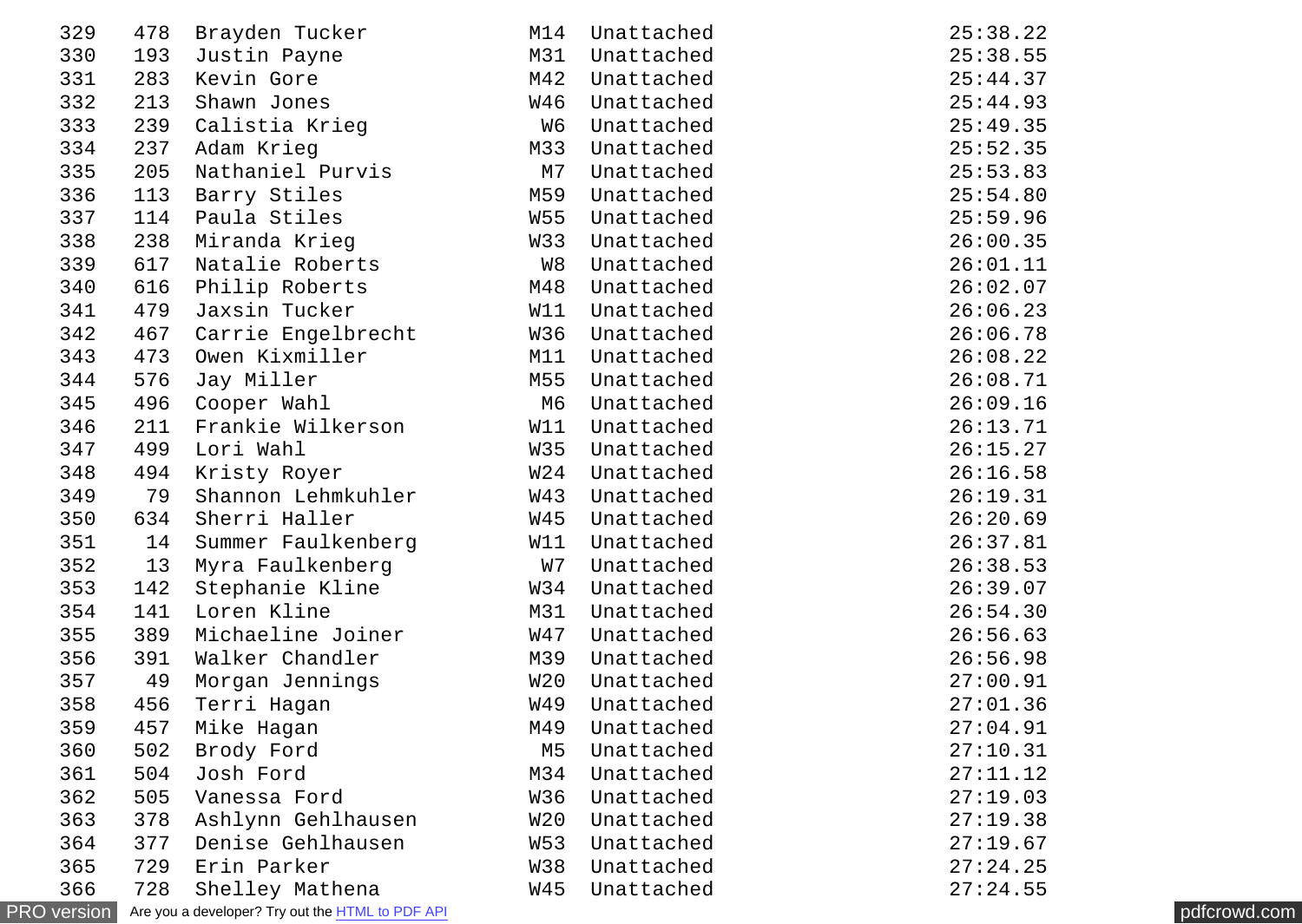| 367 | 712 | Drevan O'Brien      | M10             | Unattached | 27:32.47 |
|-----|-----|---------------------|-----------------|------------|----------|
| 368 | 154 | Kassie Risse        | W <sub>27</sub> | Unattached | 27:32.99 |
| 369 | 695 | Kelby Johnson       | M11             | Unattached | 27:35.48 |
| 370 | 246 | Marilynn Hubert     | W53             | Unattached | 27:39.08 |
| 371 | 539 | Scott Braunecker    | M48             | Unattached | 27:40.91 |
| 372 | 15  | Denny Graves        | M61             | Unattached | 27:41.96 |
| 373 | 538 | Kelli Braunecker    | W50             | Unattached | 27:43.34 |
| 374 | 304 | Jaylynn Avalonne    | W <sub>22</sub> | Unattached | 27:44.33 |
| 375 | 412 | Traci LeClere       | W38             | Unattached | 27:59.89 |
| 376 | 588 | Christine Hollinden | W55             | Unattached | 28:09.15 |
| 377 | 157 | Mindy Melton        | W39             | Unattached | 28:14.52 |
| 378 | 347 | Ann Mundy           | W11             | Unattached | 28:17.10 |
| 379 | 196 | Lorey Schlachter    | W49             | Unattached | 28:18.76 |
| 380 | 551 | Emme Hoesli         | W9              | Unattached | 28:19.96 |
| 381 | 170 | Lanie Chestnut      | W8              | Unattached | 28:21.07 |
| 382 | 413 | Barbara Conner      | W53             | Unattached | 28:21.67 |
| 383 | 554 | Ross Schultz        | M <sub>6</sub>  | Unattached | 28:22.92 |
| 384 | 556 | Gretchen Schultz    | W36             | Unattached | 28:25.20 |
| 385 | 564 | William Ludwig      | M73             | Unattached | 28:28.19 |
| 386 | 111 | Nancy Myers         | <b>W58</b>      | Unattached | 28:28.90 |
| 387 | 651 | Mary Hackel         | <b>W68</b>      | Unattached | 28:30.23 |
| 388 | 614 | Greg Baite          | M56             | Unattached | 28:35.65 |
| 389 | 613 | Heather Girten      | W32             | Unattached | 28:36.13 |
| 390 | 297 | Bill Goffinet       | M76             | Unattached | 28:38.07 |
| 391 | 719 | Judy Kleeman        | W31             | Unattached | 28:38.68 |
| 392 | 248 | Karen Strahl        | W63             | Unattached | 28:39.35 |
| 393 | 210 | Samantha Wilkerson  | W8              | Unattached | 28:58.75 |
| 394 | 742 | kelly Wilkerson     | W35             | Unattached | 28:59.35 |
| 395 | 346 | Cecila Mundy        | W9              | Unattached | 29:09.12 |
| 396 | 608 | Roy Stutsman        | M74             | Unattached | 29:21.28 |
| 397 | 442 | Lori Richey         | W <sub>29</sub> | Unattached | 29:29.11 |
| 398 | 447 | Angela Hilgenhold   | W44             | Unattached | 29:37.08 |
| 399 | 451 | Amy Kleeman         | W <sub>26</sub> | Unattached | 29:48.75 |
| 400 | 362 | Carolyn Decker      | W74             | Unattached | 29:50.41 |
| 401 | 374 | Cindy Ehrloh        | W59             | Unattached | 29:51.09 |
| 402 | 732 | Felicia Myers       | W <sub>26</sub> | Unattached | 29:51.73 |
| 403 | 731 | Kim Myers           | W49             | Unattached | 29:52.08 |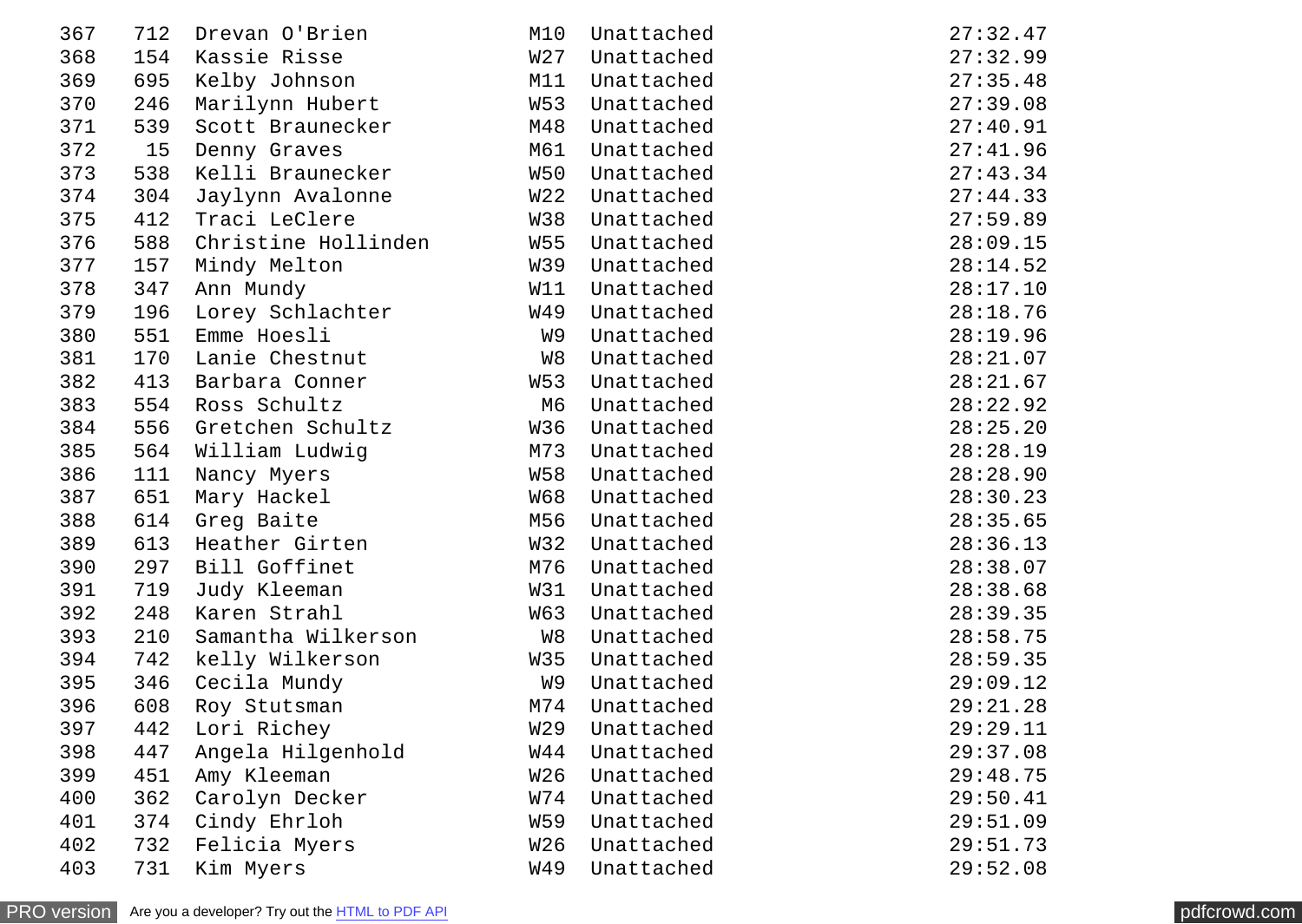| 404                |     | 328 Betty Cash                                   | W58       | Unattached | 30:02.89     |  |
|--------------------|-----|--------------------------------------------------|-----------|------------|--------------|--|
| 405                |     | 524 Sheila Yelland                               | W58       | Unattached | 30:03.32     |  |
| 406                | 329 | Amity Colston                                    | W35       | Unattached | 30:20.78     |  |
| 407                | 587 | Lydia Hollinden                                  | <b>W7</b> | Unattached | 30:21.48     |  |
| 408                | 604 | Kendra Kapatich                                  | W27       | Unattached | 30:22.63     |  |
| 409                | 605 | Andy Chinn                                       | M25       | Unattached | 30:25.81     |  |
| 410                | 354 | Betty Jones                                      | W55       | Unattached | 30:26.11     |  |
| 411                | 373 | Stephanie Thomas                                 | W40       | Unattached | 30:32.07     |  |
| 412                |     | 598 Lauren Zellers                               | W24       | Unattached | 30:33.99     |  |
| 413                |     | 291 Sheila Rearden                               | W64       | Unattached | 30:34.47     |  |
| 414                | 104 | Jeannie Wittmer                                  | W71       | Unattached | 30:45.28     |  |
| 415                | 299 | Nathan Corley                                    | M21       | Unattached | 30:52.88     |  |
| 416                |     | 393 Traci Fischer                                | W37       | Unattached | 31:01.35     |  |
| 417                | 376 | Shannon Lindauer                                 | W37       | Unattached | 31:28.02     |  |
| 418                | 375 | Kimberly Crockett                                | W52       | Unattached | 31:29.81     |  |
| 419                | 528 | Angie Hill                                       | W49       | Unattached | 31:30.07     |  |
| 420                | 334 | Rita Ward                                        | W50       | Unattached | 31:31.16     |  |
| 421                | 186 | Kayla Reeves                                     | W17       | Unattached | 31:31.77     |  |
| 422                | 185 | Mallory Flemming                                 | W22       | Unattached | 31:32.28     |  |
| 423                | 628 | Joyce Foury                                      | W56       | Unattached | 31:33.06     |  |
| 424                |     | 64 Kyli Ringeman                                 | W29       | Unattached | 31:34.04     |  |
| 425                |     | 19 Kristen LeClere                               | W29       | Unattached | 31:38.90     |  |
| 426                | 42  | Vicki Lawalin                                    | W53       | Unattached | 31:39.69     |  |
| 427                | 607 | Addison Peter                                    | W18       | Unattached | 31:40.04     |  |
| 428                | 452 | Bailey Powell                                    | W19       | Unattached | 31:47.09     |  |
| 429                | 37  | Ron Crawford                                     | M46       | Unattached | 31:57.77     |  |
| 430                | 395 | Dana Franzman                                    | W36       | Unattached | 31:57.97     |  |
| 431                | 427 | Michelle Zuelly                                  | W37       | Unattached | 32:05.35     |  |
| 432                | 650 | Gretchen Hasty                                   | W40       | Unattached | 32:16.51     |  |
| 433                | 397 | Bridgette Duber                                  | W46       | Unattached | 32:16.76     |  |
| 434                | 396 | Cori Schubert                                    | W26       | Unattached | 32:17.11     |  |
| 435                | 411 | Shauna Combs                                     | W37       | Unattached | 32:17.56     |  |
| 436                | 409 | Amara Combs                                      | W9        | Unattached | 32:17.78     |  |
| 437                | 163 | Linda Gengelbach                                 | W49       | Unattached | 32:33.69     |  |
| 438                | 162 | Don Gengelbach                                   | M52       | Unattached | 32:33.96     |  |
| 439                | 300 | Holly Stevens                                    | W44       | Unattached | 32:43.99     |  |
| 440                | 444 | Sheila Lahee                                     | W49       | Unattached | 32:44.97     |  |
| 441                | 207 | Karen Ludwig                                     | W47       | Unattached | 32:45.94     |  |
| <b>PRO</b> version |     | Are you a developer? Try out the HTML to PDF API |           |            | pdfcrowd.com |  |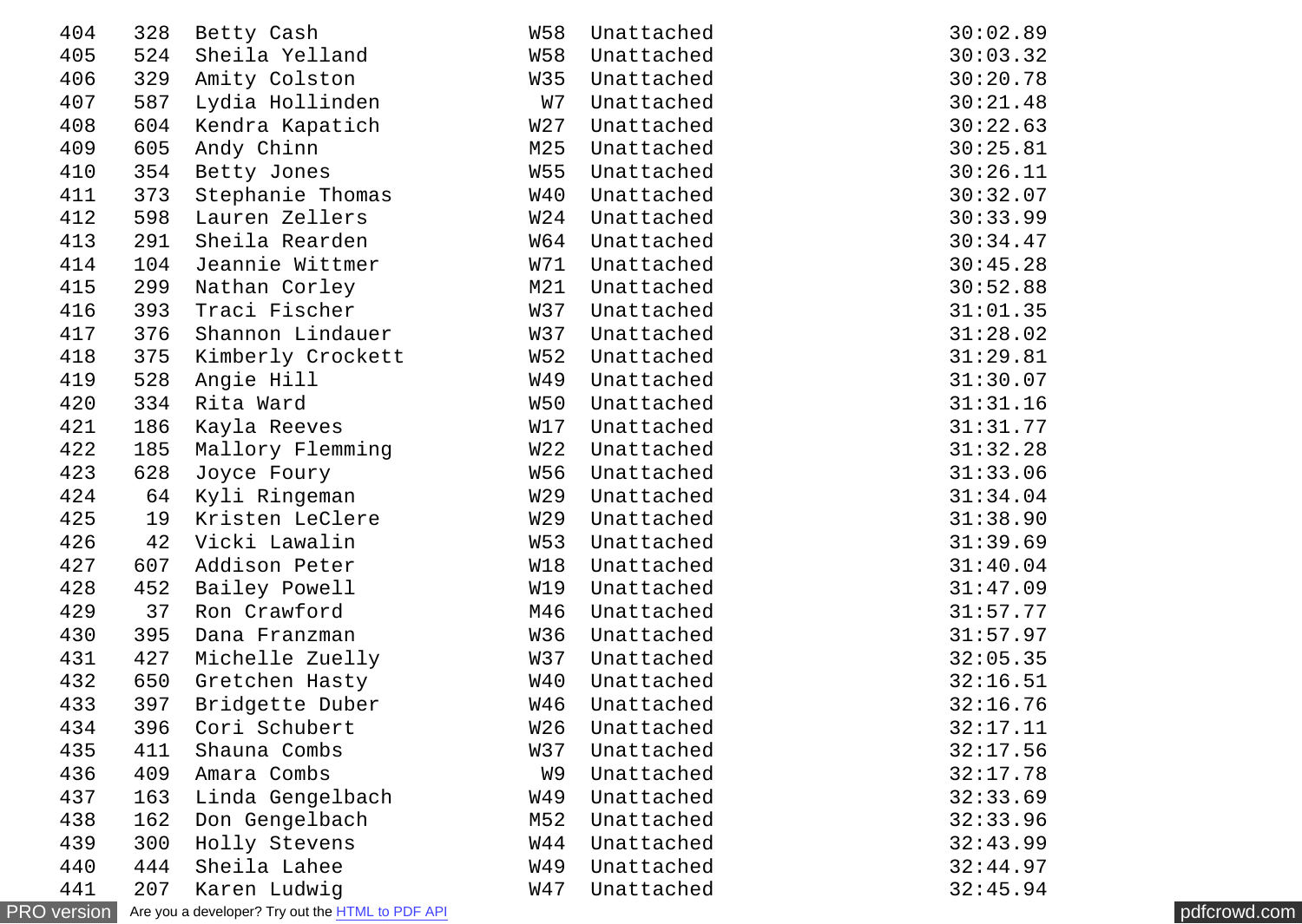| 442 | 559 | Nancy Ludwig       | W70             | Unattached | 32:46.82 |
|-----|-----|--------------------|-----------------|------------|----------|
| 443 | 465 | Tom Freeman        | M66             | Unattached | 32:48.07 |
| 444 | 488 | Rebecca Cronin     | W40             | Unattached | 32:48.67 |
| 445 | 489 | Tina Holman        | W41             | Unattached | 32:57.06 |
| 446 | 12  | Seth Bruner        | M10             | Unattached | 33:11.43 |
| 447 | 353 | Kayla Lasher       | W <sub>22</sub> | Unattached | 33:11.81 |
| 448 | 335 | Julie Hakes        | W53             | Unattached | 33:17.43 |
| 449 | 294 | Beth Gonzalez      | W50             | Unattached | 33:35.86 |
| 450 | 73  | Angelina Foe       | W50             | Unattached | 33:42.74 |
| 451 | 71  | Kimberly Powers    | W <sub>27</sub> | Unattached | 33:42.92 |
| 452 | 352 | Rosemary Lasher    | W53             | Unattached | 33:44.88 |
| 453 | 672 | Torrey Brown       | W44             | Unattached | 33:45.60 |
| 454 | 266 | Linda Weiss        | W62             | Unattached | 33:46.03 |
| 455 | 317 | Jeannie Labhart    | W57             | Unattached | 33:46.42 |
| 456 | 203 | Christina Baumgart | W <sub>25</sub> | Unattached | 33:51.40 |
| 457 | 190 | Alicia Aders       | W43             | Unattached | 33:51.59 |
| 458 | 69  | Jacob Knight       | M34             | Unattached | 33:58.86 |
| 459 | 21  | Leanne LeClere     | W60             | Unattached | 33:59.59 |
| 460 | 11  | Mary Bruner        | W42             | Unattached | 34:02.81 |
| 461 | 339 | Jared Kleemann     | M28             | Unattached | 34:04.11 |
| 462 | 253 | Cindia Ress        | <b>W58</b>      | Unattached | 34:09.85 |
| 463 | 340 | Paul Kleemann      | M55             | Unattached | 34:11.47 |
| 464 | 336 | Tucker Kleemann    | M22             | Unattached | 34:12.07 |
| 465 | 131 | Judy Sumner        | <b>W55</b>      | Unattached | 34:24.84 |
| 466 | 303 | Tammy Oeding       | W52             | Unattached | 34:26.15 |
| 467 | 223 | Terri Bryant       | <b>W55</b>      | Unattached | 34:26.91 |
| 468 | 222 | Elva Dickman       | W76             | Unattached | 34:27.98 |
| 469 | 288 | Jessica Daum       | W <sub>29</sub> | Unattached | 34:31.23 |
| 470 | 493 | Jeff Simpson       | M44             | Unattached | 34:31.48 |
| 471 | 252 | Courtney Schank    | W32             | Unattached | 34:43.72 |
| 472 | 261 | Natalie Block      | W <sub>27</sub> | Unattached | 34:44.29 |
| 473 | 627 | Brenda Peter       | W64             | Unattached | 34:49.02 |
| 474 | 263 | Joanie Lagrange    | <b>W56</b>      | Unattached | 34:53.17 |
| 475 | 60  | Debra Emerson      | W60             | Unattached | 35:02.03 |
| 476 | 68  | Jenna LeClere      | W32             | Unattached | 35:03.44 |
| 477 | 65  | Lisa Haddow        | <b>W55</b>      | Unattached | 35:26.20 |
| 478 | 20  | Lauren Knight      | W33             | Unattached | 35:27.97 |